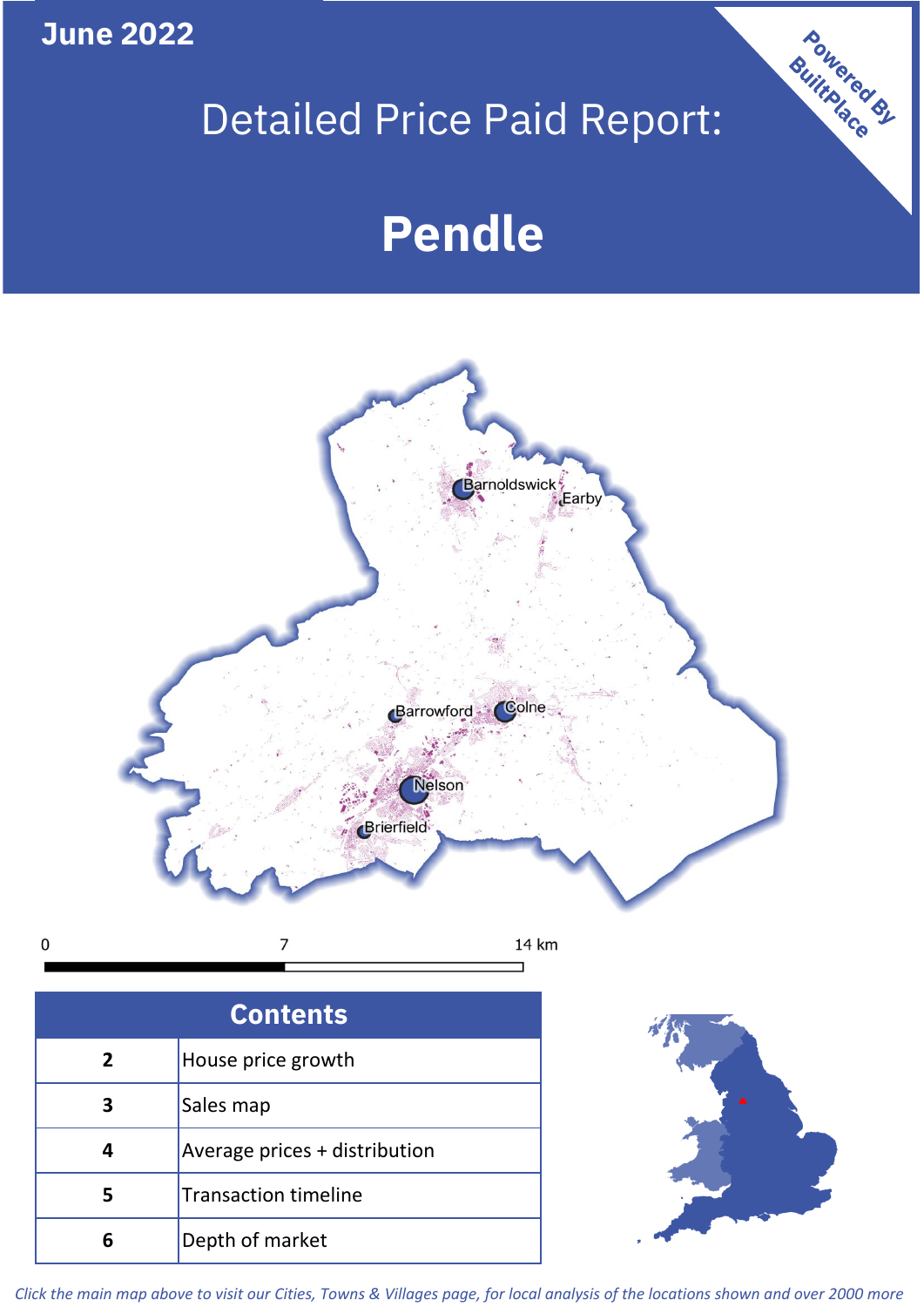## **Headline Data**

|                     | <b>Current level</b> | 3 month | <b>Annual</b> | 5 year | 10 year |
|---------------------|----------------------|---------|---------------|--------|---------|
| <b>House prices</b> | £125,427             | 3.2%    | 6.1%          | 34.3%  | 52.9%   |
| <b>Transactions</b> | 1,551                | $-7.1%$ | 25.2%         | 2.0%   | 57.1%   |

# **House Price Growth (April 2022 data)**

### *Annual Change in House Prices*



House prices in Pendle grew by 6.1% in the 12 months to April 2022 (based on 3-month smoothed data). By comparison national house prices grew by 10.7% and prices in the North West grew by 11.0% over the same period.

Pendle house prices are now 21.7% above their previous peak in 2007, compared to +36.0% for the North West and +52.9% across England.



#### *Year-To-Date Change in House Prices, December to April*

Local prices have grown by 3.0% in 2022 so far, compared to growth of 6.5% over the same period last year.

#### *Source: OS OpenData; UK House Price Index (Contains HM Land Registry data © Crown copyright)*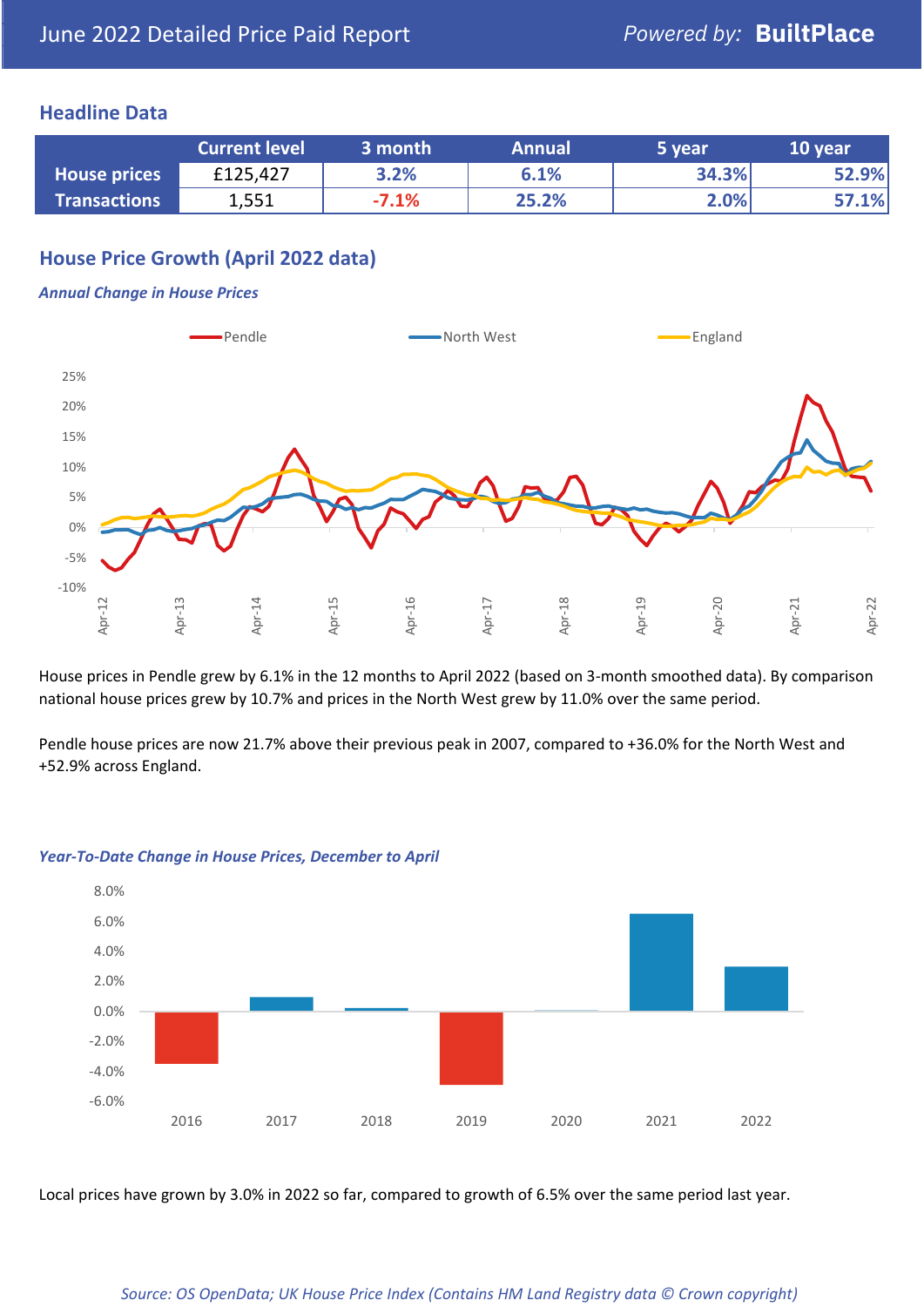# **House Price Map**

## *12 months to April 2022*



*Each point is one postcode, coloured by the average value relative to all sales in this local authority (price bands are LA-specific quintiles).*

# **Map Key**

| Min      | <b>Max</b> |                            |
|----------|------------|----------------------------|
| Up to    | £74,000    | 1st quintile / lowest 20%  |
| £74,000  | £105,000   | 2nd quintile               |
| £105,000 | £138,000   | 3rd quintile               |
| £138,000 | £200,000   | 4th quintile               |
| £200,000 | and over   | 5th quintile / highest 20% |

## *Source: OS OpenData; UK House Price Index (Contains HM Land Registry data © Crown copyright)*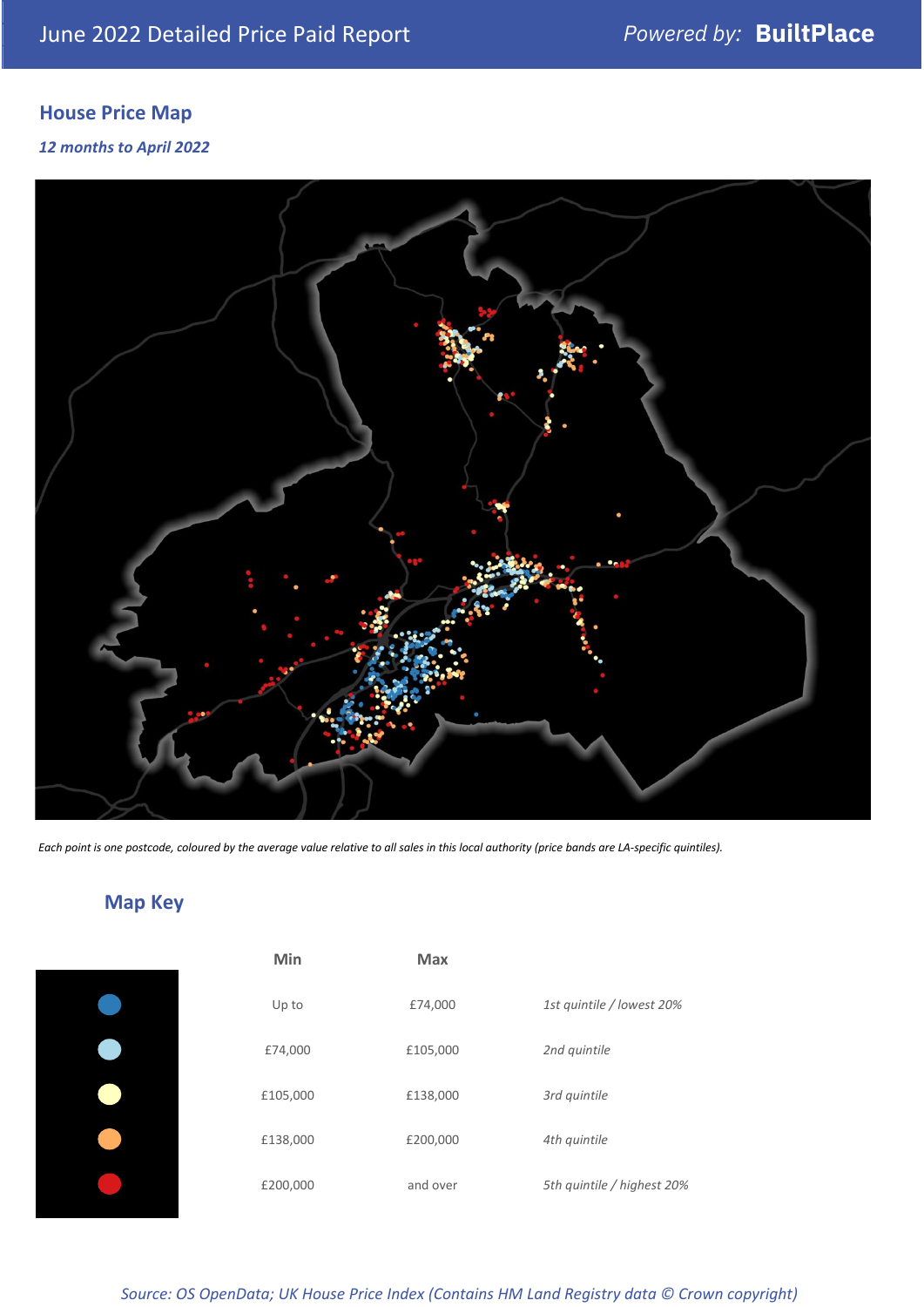# **Average House Price by Property Type**

## *12 months to April 2022*



|                 | <b>New</b> | <b>Second hand</b> |  |  |
|-----------------|------------|--------------------|--|--|
| <b>Flat</b>     | £130,960   | £108,336           |  |  |
| <b>Terraced</b> | £188,928   | £108,889           |  |  |
| Semi-detached   | £195,218   | £220,522           |  |  |
| <b>Detached</b> | £286,072   | £329,334           |  |  |

## **House Price Distribution by Year**

*All properties, by price band and calendar year (2020 = year to date)*

|                    | 1997 | 2002 | 2007 | 2012 | 2017 | 2019 | 2020 |
|--------------------|------|------|------|------|------|------|------|
| <b>Under £100k</b> | 95%  | 89%  | 56%  | 60%  | 51%  | 37%  | 43%  |
| £100-200k          | 5%   | 9%   | 33%  | 29%  | 33%  | 40%  | 42%  |
| £200-300k          | 1%   | 1%   | 8%   | 8%   | 10%  | 14%  | 9%   |
| £300-400k          | 0%   | 0%   | 2%   | 2%   | 3%   | 5%   | 4%   |
| £400-500k          | 0%   | 0%   | 1%   | 1%   | 1%   | 2%   | 1%   |
| <b>£500k-1m</b>    | 0%   | 0%   | 0%   | 0%   | 1%   | 1%   | 1%   |
| £1-2m              | 0%   | 0%   | 0%   | 0%   | 0%   | 0%   | 0%   |
| <b>Over £2m</b>    | 0%   | 0%   | 0%   | 0%   | 0%   | 0%   | 0%   |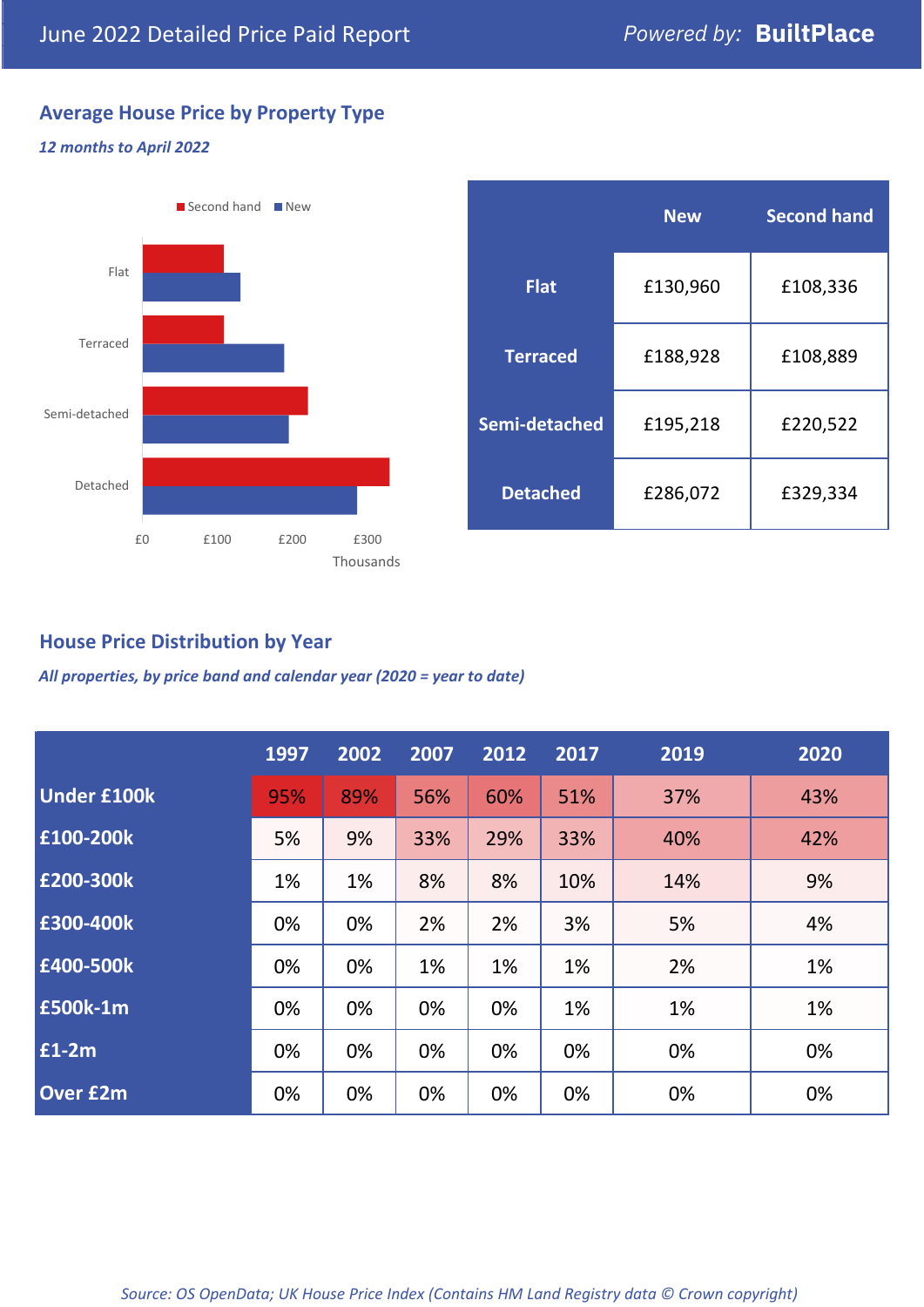# **Transactions (February 2022 data)**

*Annual Transactions, Indexed (2001-05 average = 100)*



There were 1,551 transactions in Pendle during the 12 months to February 2022. This is 58% of the average from 2001- 05 and suggests activity is significantly below pre-downturn levels.

Transactions in Pendle have grown by 16.3% since 2014, compared to changes of +3.4% for North West and -7.7% for England.



#### *Cash and New Build Sales as % of Total, by Year*

*Note: The data on this page EXCLUDES transactions identified as transfers under a power of sale/repossessions, buy-to-lets (where they can be identified by a mortgage), and transfers to non-private individuals - i.e. it comprises only Land Registry 'A' data.*